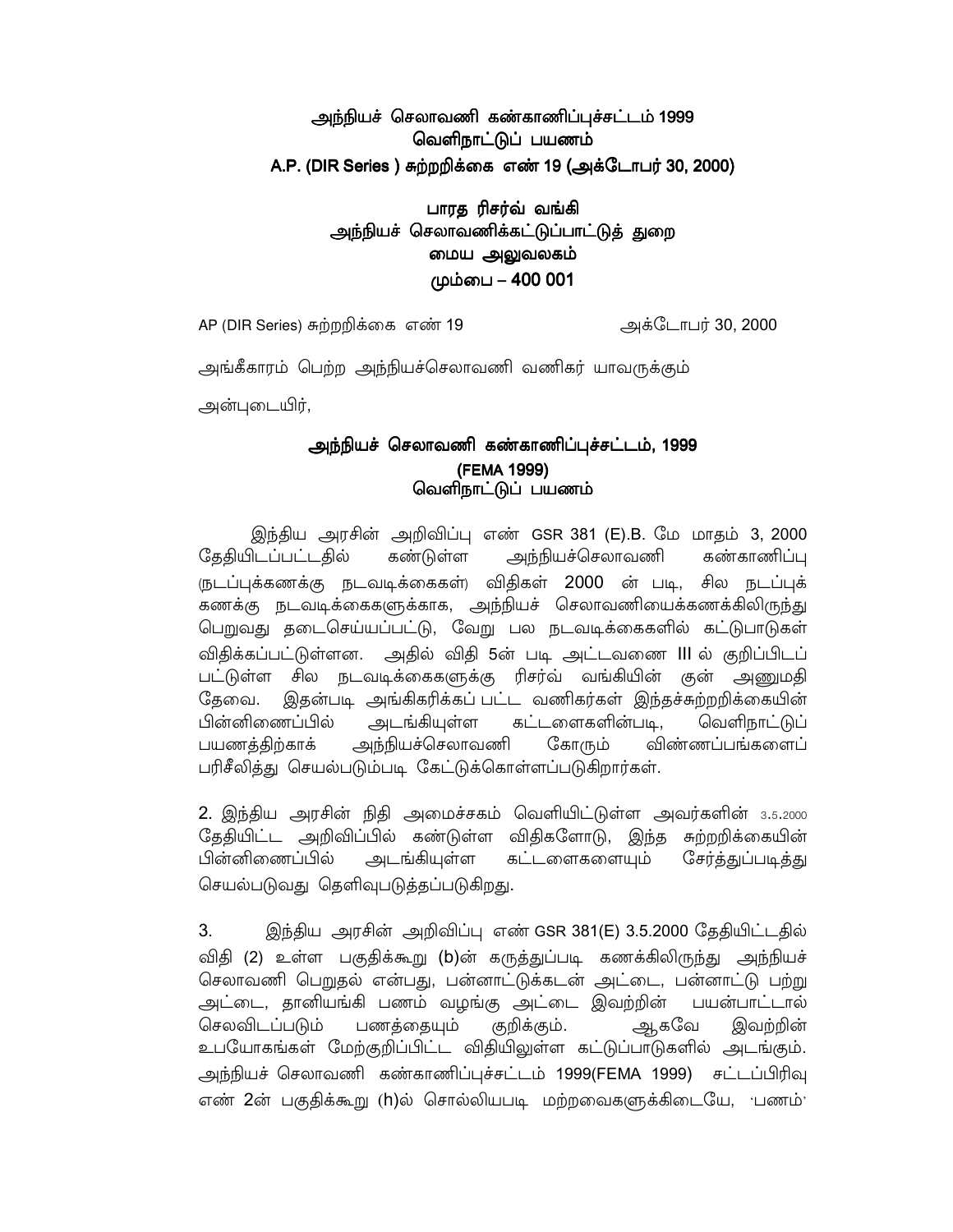என்ற சொல், பன்னாட்டுக் கடன் அட்டைகளையும் குறிக்கும். அதோடு வங்கியும் தனது அறிவிப்பு எண் FEMA/5/RB-2000, 3.5.2000 ரிஸா்வ் தேதியிட்டதில் தானியங்கி பணம் வழங்கு அட்டை, மற்றும் பற்றுஅட்டை 'பணம்' எனப்படும் என்றுகுறிப்பிட்டுள்ளது. ஆகவே கடன் அட்டை, அட்டை, மற்றும் தானியங்கி பணம் வழங்கு அட்டை பற்று மூலம் செய்யப்படும் பட்டுவாடாக்கள், செலவுகள் அனைத்திற்குமே இந்த சட்டத்தின் கீழ் கொண்டுவரப்படும் விதிகள், விதிமுறைகள் மற்றும் கட்டளைகள் பொருந்தும்.

சொந்த காரணங்களுக்காக அன்றி வேறு சில நோக்கங்களுக்காக 4. வெளிநாடு செல்லும் ஒருவருக்கு விற்கப்பட்ட அந்நியச்செலாவணி மதிப்பினை அந்தப்பயணம் மேற்கொள்பவரின் பாஸ்போர்ட்(பயண இசைவுச் சீட்டு)டில் பதிவு செய்ய வேண்டியது சட்டவிதியன்று. எவ்வாறாயினும், சொந்த முறைக் காரணங்களுக்காக பயணம் மேற்கொள்ளும் பயணிக்கு அந்தப்பயணியின் விற்கப்படும் அந்நியச்செலாவணித் தொகையை அடிப்படை பயணச்செலவு ஒதுக்கீடு (Basic Travel Quota) என்பதாகக் கொண்டு, அந்தப் பயணியின் பாஸ்போர்டில் (பயண இசைவுச்சீட்டு) அங்கிகரிக்கப் பட்ட வணிகரின் முத்திரை, கையோப்பமிட்டு, தேதியோடு குறிப்பிடுதல் மிகமிக இன்றியமையாத ஒன்றாகும்.

 $5<sub>1</sub>$ அமெரிக்கா டாலர் 25,000 அல்லது அதற்கு நிகரான தொகைக்கு மிகாமள், முன்பணமாக ஒரு தொகையை அந்நியச்செலாவணி வழங்க அனுமதிக்கப்பட்ட நடப்புக்கணக்கு நடவடிக்கை எதன் பொருட்டாவது அனுப்பிட அங்கிகரிக்கப்பட்ட வணிகர்கள் அனுமதி வழங்கலாம். அந்தப் பணம் 25,000 அமெரிக்க டாலரைத்தாண்டும் போது, அதனால் வெளிநாட்டில் பயன் பெறுபவரிடமிருந்து வெளிநாட்டிலுள்ள பன்னாட்டு புகழ் பெற்ற ஒரு வங்கியின் உக்கரவாகம் அல்லது அக்ககைய அயல் நாட்டிலுள்ள பன்னாட்டுப்புகழ் பெற்ற வங்கி அளித்த உத்தரவாதத்திற்க்கான எதிர்தரப்பு உத்தரவாதமாக இந்தியாவிலுள்ள அங்கிகரிக்கப் பட்ட வணிகர் அளிக்கும் தரப்படவேண்டும். இந்தியாவிலிருந்து உத்தரவாதம் பணக்கை முன்கூட்டியே பெற்றிட்ட அந்த அயல் நாட்டவர் தனது கடமையை, அல்லது ஒப்பந்தத்தை சரிவர நிறைவேற்றினார் என்பதை அங்கிகரிக்கப் பட்ட வணிகர் பின்சென்று கவனித்து உறுதி செய்து கொள்ளவேண்டும்.

கட்டுப்பாட்டுக்கையேட்டில்" (1993ன்  $6.$ "அந்நியச்செலாவணி பகிப்பு) அதிகாரம் 8ல் பாரா Aல் அடங்கியுள்ளவை மற்றும் அதன் பின்னிணைப்புகள் – I, II, மற்றும் IV அடங்கியுள்ள அனைத்திற்கும் பதிலாக இந்தச் சுற்றறிக்கையின் பின்னிணைப்பில் அடங்கியுள்ள கட்டளைகள் வெளியிடப் படுகின்றன.

7. இந்தச் சுற்றறிக்கையில் அடங்கியுள்ள கருத்துக்களை அங்கிகரிக்கப்பட்ட வணிகர்கள் தத்தம் குழு முகவர்கள் கவனத்திற்குக் கொண்டு செல்வாராக.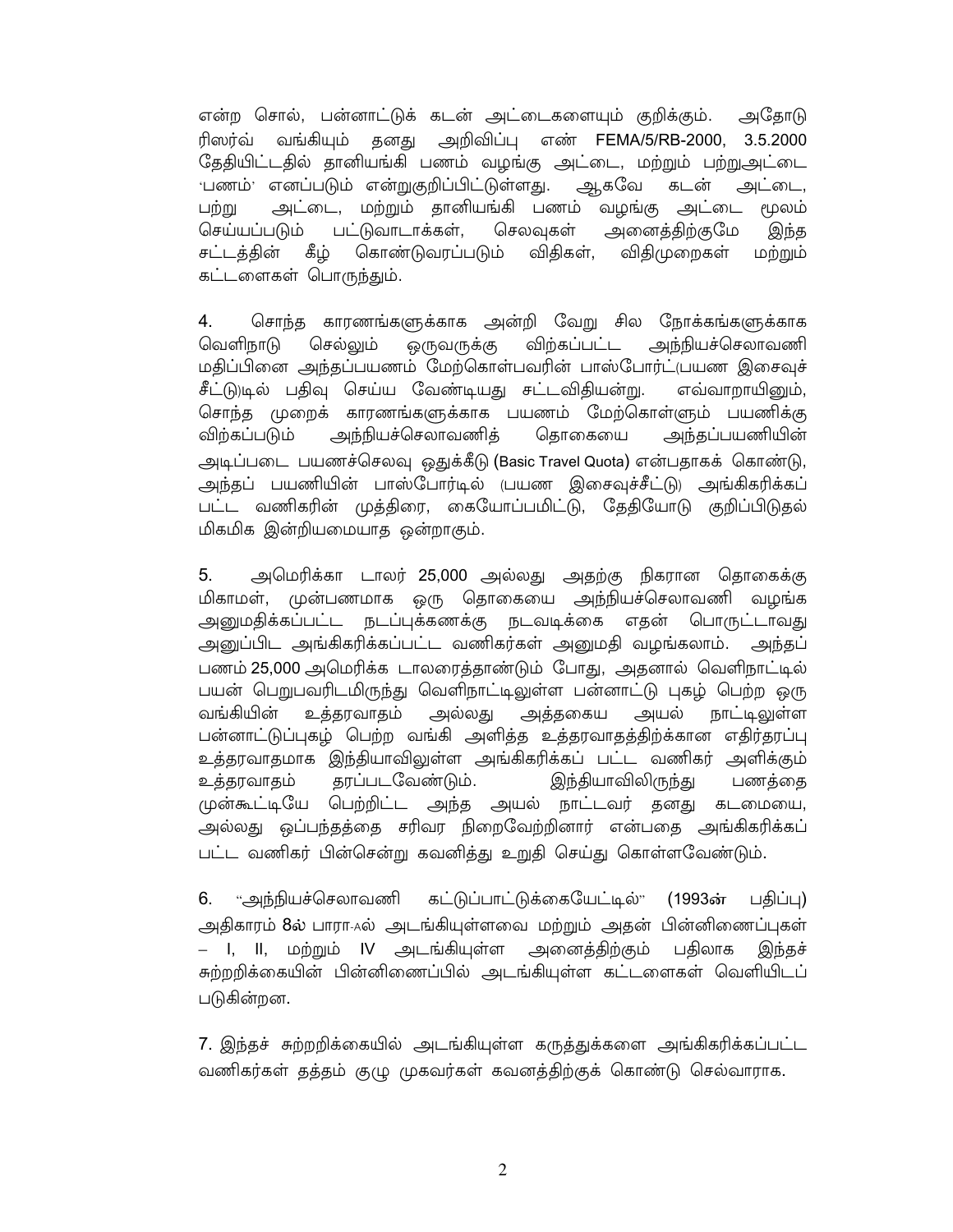8. இந்தச் சுற்றறிக்கையில் அடங்கியுள்ள கட்டளைகள்யாவும் அந்நியச் செலாவணி கண்காணிப்புச் சட்டம் 1999 (FEMA 1999) (42 of 1999)ன் கீழ் வெளியிடப்படுகின்றன. .<br>இவற்றைக் கடைப்பிடிக்காதிருத்தல், மற்றும் அவற்றை மீறுதல் இச்சட்டத்தில் குறிப்பிடப் பட்ட தண்டனைத் தொகை செலுத்தும் நிலைக்கு ஒருவரை உரியதாக்கும்.

தங்கள் உண்மையுள்ள

K.J. உதேஷி துணைப்பொது மேலாளர்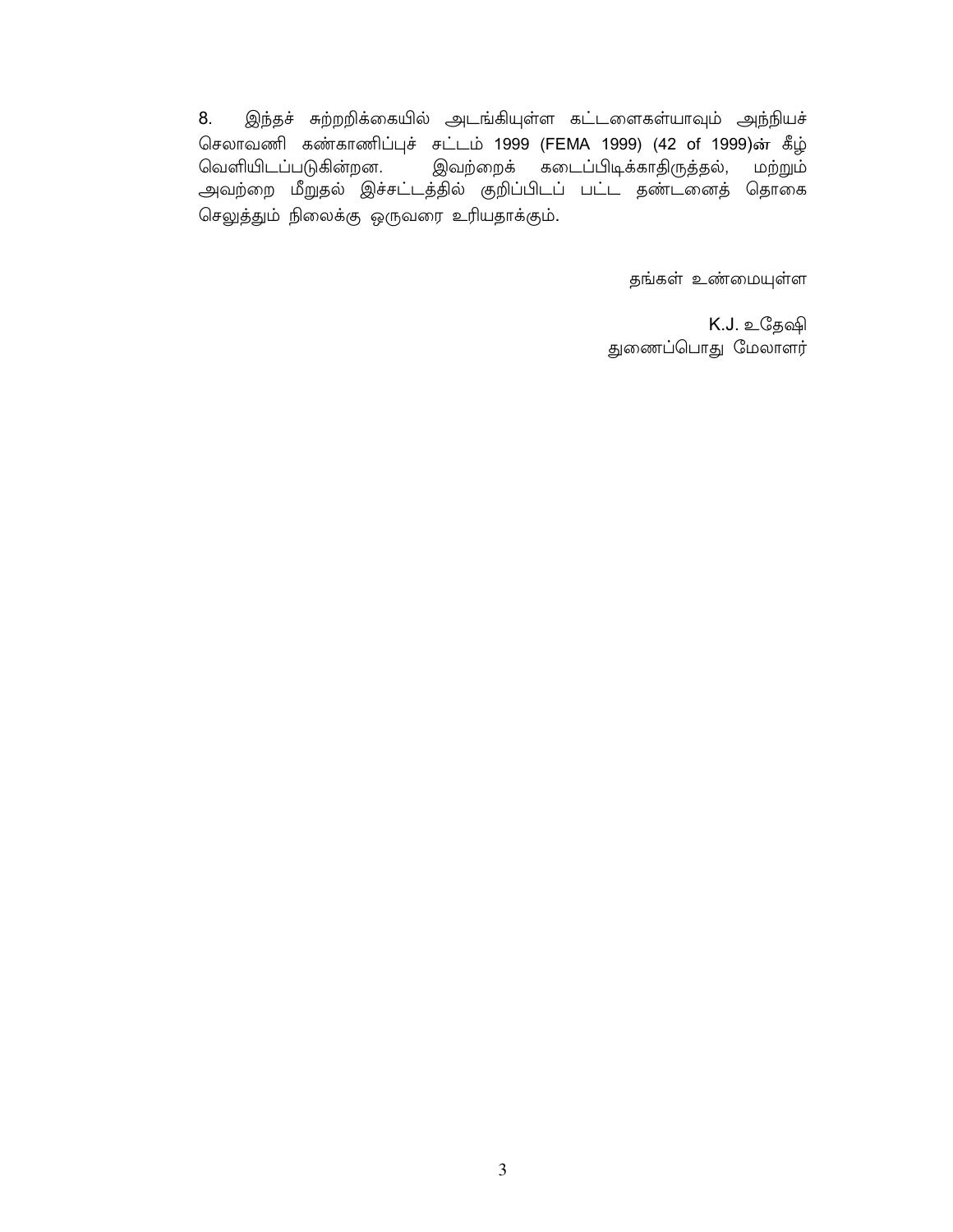### பின்னிணைப்பு

#### அயல்நாட்டுப் பயணம்

#### <u>A.1. பொதுவானவை</u>

அந்நியச்செலாவணிச்சட்டம் 1999 (FEMA 1999)ல் சட்டப்பிரிவு எண் 5ன் கீழ் இந்திய அரசு வகுத்துள்ள விதிகளின் வழிகாட்டுதல் படியே, இந்திய குடியிருப்பாளருக்கு அவரின் வெளிநாட்டுப்பயணத்திற்குக் தேவையான் அந்நியச்செலாவணி வழங்கப்பட வேண்டும்.

3.5.2000 தேதியிடப்பட்ட இந்திய அரசின் அறிவிப்பு எண் G.S.R. 381 (E)ல் குறிப்பு எண் (b)ல் குறிப்பிட்டுள்ளபடி நேபாளம் மற்றும் பூடானுக்கு அந்நியச்செலாவணி வழங்கப்படமாட்டாது. செல்வதற்கு அந்த அறிவிப்பின் அட்டவனை IIIல் குறிப்பிட்டுள்ள சில வரையறைகளைத் தாண்டி அந்நியச் செலாவணி வழங்கும்போது ரசர்வ் வங்கியின் முன் அனுமதி பெறப்படவேண்டும். இந்த இந்திய அரசு அற்றிவிப்பின் அட்டவணை III ல் குறிப்பிட்டுள்ள வரையறைகளை மீறும் வகையிலமைந்த அந்நியச் செலாவணி வெளியீட்டுக்கான் விண்ணப்பங்கள் யாவும், அந்தந்த விண்ணப்பதாரர் வசிக்கும் அல்லது செயல்வடும் இடத்தின் ஆட்சி எல்லைக்குட்பட்ட வங்கியின் அலுவலகத்திலுள்ள ரிசர்வ் பிராந்திய அந்நியச் செலாவணிக் கட்டுப்பாட்டுத்துறையின் அறிவுரைக்கோரி அனுப்பப்பட வேண்டும்.

## A.2 செலாவணி விற்பனை

ரிசர்வ் வங்கி, அல்லது இந்திய அரசு ஒப்பதல் சீட்டு/ அனுமதிச்சீட்டு a) அளித்திருக்குமாயின், அந்நியச்செலாவணியை அந்தசீட்டுகளில் குறிக்கப் பட்ட மதிப்பீட்டுக் காலத்திற்குள் வழங்கி அதற்கான் பதிவினை அந்தச் சீட்டுகளின் பின்புறத்தில் குறித்தல் வேண்டும்.

சொந்தக் காரணங்களுக்காக அன்றி வேறு சில நோக்கங்களுக்காக b) வெளிநாடு செல்லும் ஒருவருக்கு அந்நியச்செலாவணியை விற்கும் அங்கிகரிக்கப்பட்ட வணிகர், அதனைப் பயணியின் பயண இசைவுச்சீட்டில் (பாஸ்போர்ட்) பகிவு செய்யக் கேவையில்லை. ஆயினும், சொந்தக் காரணங்களுக்காக ஒருவர் மேற்கொள்ளும் பயணத்திற்கு விற்கப்படும் அந்நியச் செலாவணித் தொகையைக் கட்டாயமாக அந்த நபரின் பயண முத்திரை, கையெழுத்துடன் இசைவுச்சீட்டில் (பாஸ்போர்ட்) தேதி, அங்கிகரிக்கப் பட்ட வணிகர் பதிவு செய்திட வேண்டும்.

## <u>குறிப்பு :</u>

சிலவற்றிற்காக மேற் சொந்தக் காரணங்களுக்காக அல்லாக  $\mathsf{A}$ கொள்ளப்படும் பயணத்திற்காக விற்கப்பட்ட அந்நியச் செலாவணித் தொகையை, அந்தப்பயணியின் வேண்டுகோளுக்கிணங்கி அங்கிகரிக்கப் பட்டவணிகர். தனது கையொப்பக்குடன் பகிவு முத்திரை, செய்கு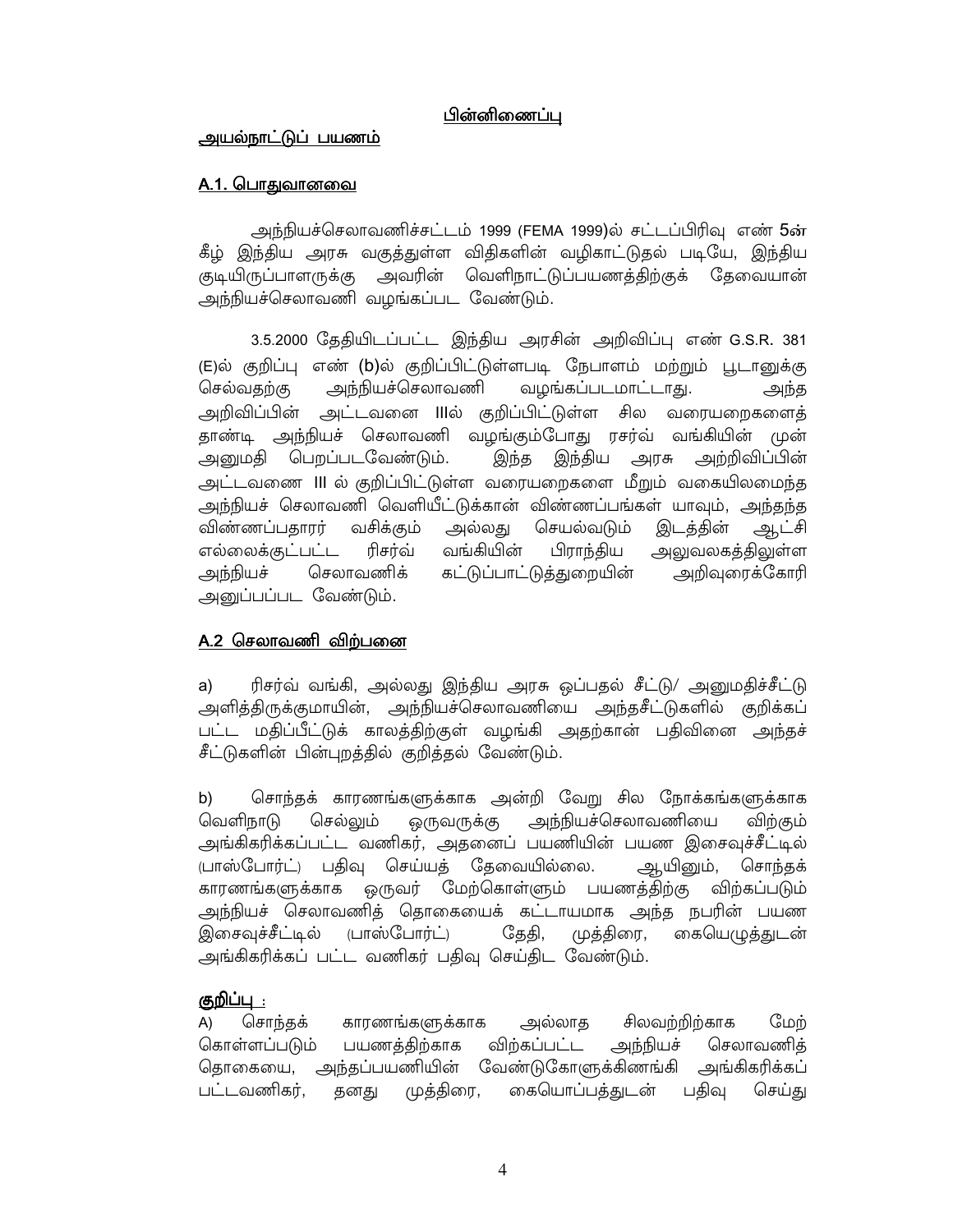வைக்கலாம்.

பெற்றோரின் பயண இசைவுச்சீட்டில் (பாஸ்போர்ட்) பயணம் செய்யும் B) குழந்தைக்கான பின்புறக்குறிப்பை, இருவருக்கும் சேர்ந்த பயன் இசைவுச் சீட்டில் (பாஸ்போர்ட்) பதிவு செய்யலாம்.

பயணக்காசோலைகள்  $C$ வழங்கும்போது, பயணிஅகை ஒ(ந அதிகாரப்பூர்வ அதிகாரியின் முன்னிலையில் கையெழுத்திட்டு வாங்க வேண்டும். பயணக்காசோலைகள் வாங்கியவர் அளிக்க பெற்றுக் கொண்டதற்கான ஒப்புதல் படிவம் பாதுகாத்து வைக்கப்படவேண்டும்.

பயணிக்கு வழங்கப்படும் ஒட்டுமொத்த அந்நியச் செலாவணியில் D) கீழ்க்கண்ட வரையரைகளுக்குட்பட்டு, அயல் நாட்டுப்பணம் மற்றும் சில்லறை நாணயங்கள் விற்கப்படலாம்.

| (i) ஈராக், லிபியா, இஸ்லாமியக் குடியரசான     | 500 அமெரிக்க டாலர்<br>அலலகு |
|---------------------------------------------|-----------------------------|
| பெடரேஷ்ன், மற்றும்<br>ருஷ்ய<br>ஈரான்,       | அதன் மதிப்புக்கு மிகாமல்.   |
| வெல்த் நாடுகளின் குடியரசான<br>காமன்         |                             |
| சுயேச்சை பிரதேசங்கள் தவிர<br>மற்ற           |                             |
| நாடுகளுக்குப் பயணம் செல்வோர்                |                             |
| (ii) ஈராக் மற்றும் லிபியாவிற்குச் செல்வோர். | 5000 அமெரிக்க டாலர் அல்லது  |
|                                             | அதன் மதிப்புக்கு மிகாமல்.   |
| (iii) இஸ்லாமியக்குடியரசான ஈரான்,<br>ருஷ்ய   | முழு அந்நியச் செலாவணி       |
| பெடரேஷ்ன்,<br>வெல்த்<br>மற்றும் காமன்       | வழங்கப் படலாம்.             |
| நாடுகளின்<br>சுயேச்சை<br>(தடியரசான          |                             |
| பிரதேசங்கள்                                 |                             |

வெளிநாட்டுப் பயணத்திற்காக அந்நியச்செலாவணி விற்பனை செய்வது கொடர்பான  $A2$ படிவங்கள், அதன் கொடர்புடைய மற்றும் ஆவணங்களுடன் உள்துறைத் தணிக்கையாள் பார்வையிடும் பொருட்டு அங்கிகரிக்கப்பட்ட வணிகர்கள் காலத்திற்கு பத்திரமாகப் ஓராண்டு பாதுகாத்து வைக்க வேண்டும்.

A.3 மே. 3. 2000 தேதியிடப்பட்ட இந்திய அரசின் அறிவிப்பு எண் GSR 381 (E) லுள்ள விதி 5ன் படி, வெளிநாட்டில் பயணத்திற்குச் சென்ற ஒருவர் நோய்வாய்ப்பட்டால், சிகிச்சைக்காக அவரது மருத்துவச் அந்நியச்செலாவணி வழங்கப்படலாம்.

#### A. 4 கலை பண்பாட்டுச் சுற்றுலாக்கள்

நடனக்குழுவினர், மற்றும் கலைஞர்கள், கலை நிகழ்ச்சிகளுக்காக வெளிநாட்டில் சுற்றுலா மேற்கொள்ளும்பொது தமது அந்நியச்செலாவணித் தேவைகளுக்கான சிபாரிசைப் பெறும் பொருட்டு இந்திய அரசின் மனிதவள மேம்பாடு அமைச்சகத்திற்கு (கல்வி மற்றும் பண்பாட்டுத்துறை) விண்ணப்பிக்கலாம். அங்கிகரிக்கப் பட்ட வணிகர்கள், அந்த அமைச்சகத்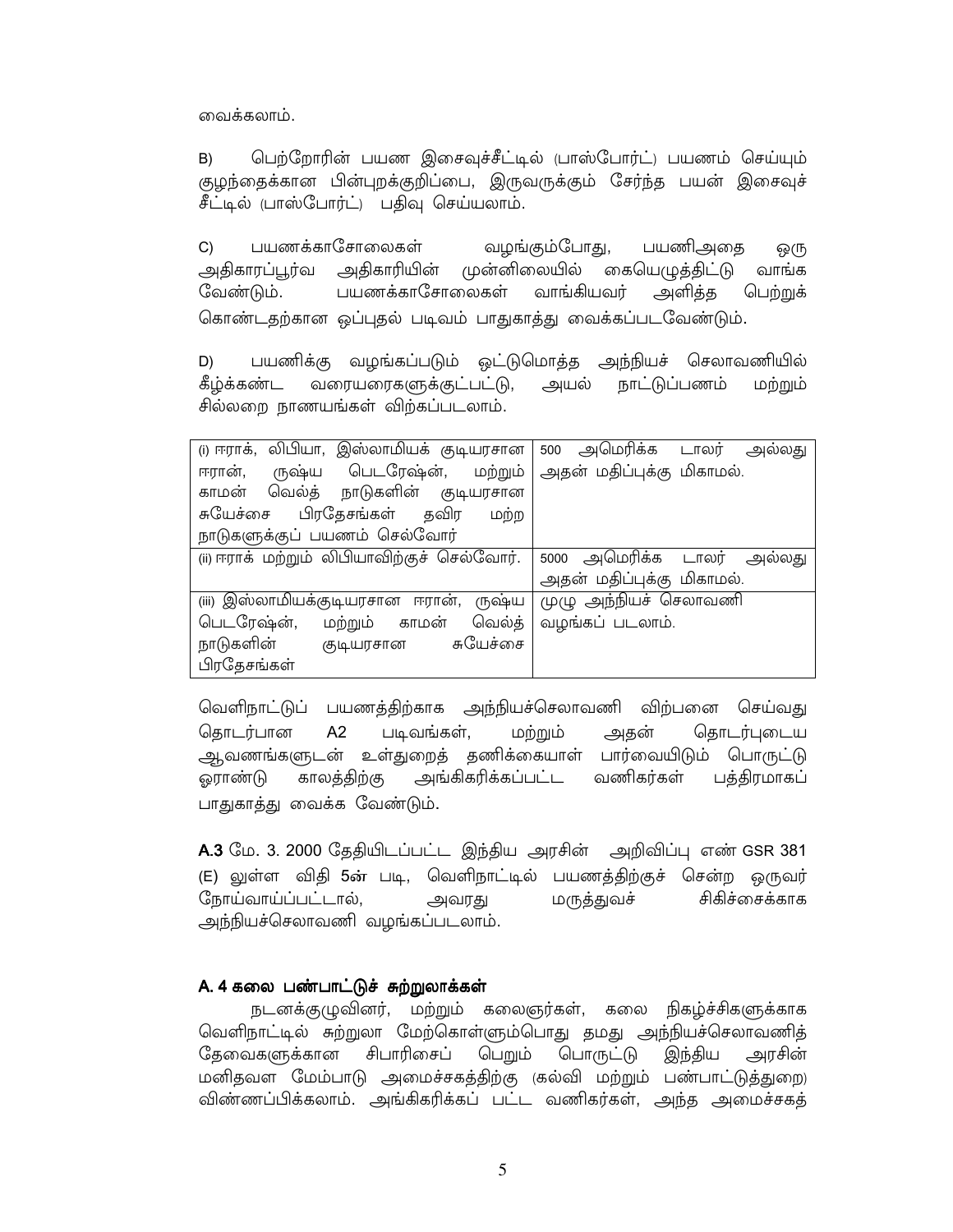திலிருந்து பெறப்பட்ட அனுமதியின் பேரில் அதில் குறிப்பிட்ட அளவு, மற்றும் சொல்லப்பட்ட விதிகளுக்குட்பட்டு கலைஞர்களுக்கு அந்நியச் செலாவணியை வழங்கலாம்.

### A. 5 சொந்த முறைப்பயணங்கள்

தனிப்பட்ட காரணங்களுக்காக அயல்நாடு செல்லும் ஒருவருக்கு எந்த ஒரு தேவைக்காகவும், அந்நியச்செலாவணி வழங்கப்படலாம்.

# A.6 சில சூழ்நிலைகளில் அந்நியச்செலாவணிப்பயன்பாடு குறித்த தொடர் செயல் பாடு

மதிப்பீட்டின் அடிப்படையில், உதாரணமாக மருத்துவச்சிகிச்சைகாக மற்றும் பரிசோதனைக்காக, மதிப்பீட்டின் அடிப்படையில் ஒரு அங்கிகாரம் பெற்ற வணிகர் அந்நியச்செலாவணியை விற்றிருந்தால், அவர் தொடர் செயலாக்கத்தை மேற்கொள்ள வேண்டும். அதாவது இவ்வாறு அந்நியச் செலாவணி பெற்ற நபர். இந்தியா கிரும்பிய 15 நாட்களுக்குள் கான் அந்நியச் அந்நியச்செலாவணிக்கான செலவழித்த கணக்குகளை, செலாவணிவழங்கிய குறிப்பிட்ட அங்கிகரிக்கப்பட்ட வணிகரின் கிளை அலுவலக்த்திற்கு சமர்ப்பித்தாரா என்பதனை அங்கிகரிக்கப்பட்ட வணிகர் உறுதி செய்து கொள்ளவேண்டும். அந்த விண்ணப்பதாரர்குறித்த அளிக்கத் தவறினால், அவரின் காலத்திற்குள் அவ்வாறு கணக்கு குடியிருப்புப் பகுதியின் ஆட்சி எல்லைக்குட்பட்ட ரிசர்வ் வங்கியின் பிராந்திய அலுவலகத்திற்கு அதனை அங்கிகரிக்கப்பட்ட வணிகர் தெரிவிக்க வேண்டும்.

## A.7. அந்நியச்செலாவணி ஒப்புவிப்பதற்கான காலம்

அந்நியச்செலாவணி எதாவது ஒரு குறிப்பிட்ட நோக்கத்திற்காக வாங்கப்பட்டு, அதற்காகவோ அல்லது FEMA 1999ன் கீழ் குறிக்கப்பட்ட மற்றும் விதிமுறைகளின்படி அனுமதிக்கப்பட்ட விகிகள் எந்தவொரு நோக்கத்திற்காகவும் செலவழிக்கப்படாமல் இருந்தால், அந்த செலவழிக்கப் படாத அந்நியச்செலாவணி வாங்கப்பட்ட நாளிலிருந்து 60 நாட்களுக்குள் அங்கிகரிக்கப் பட்ட வணிகரிடம் ஒப்படைக்கப் படவேண்டியது அவசியமாகும். (இது தொடர்பாக அறிவிப்பு எண் FEMA.9 / 2000- RB. தேதி  $3.5.2000$ ).

## குறிப்பு :

மேற்குறிப்பிட்டபடி அந்நியச் 60 நாட்களுக்குப் பின்னர், செலாவணியைத் திருப்பித் தரும்பொருட்டு எவராவது அங்கிகரிக்கப் பட்ட வணிகரை அணுகினால் அதையே காரணமாகக் காட்டி அந்த அந்நியச் செலாவணியைத் திருப்பி வாங்கிக்கொள்ள அங்கிகரிக்கப்பட்ட வணிகர் மறுத்திடக்கூடாது.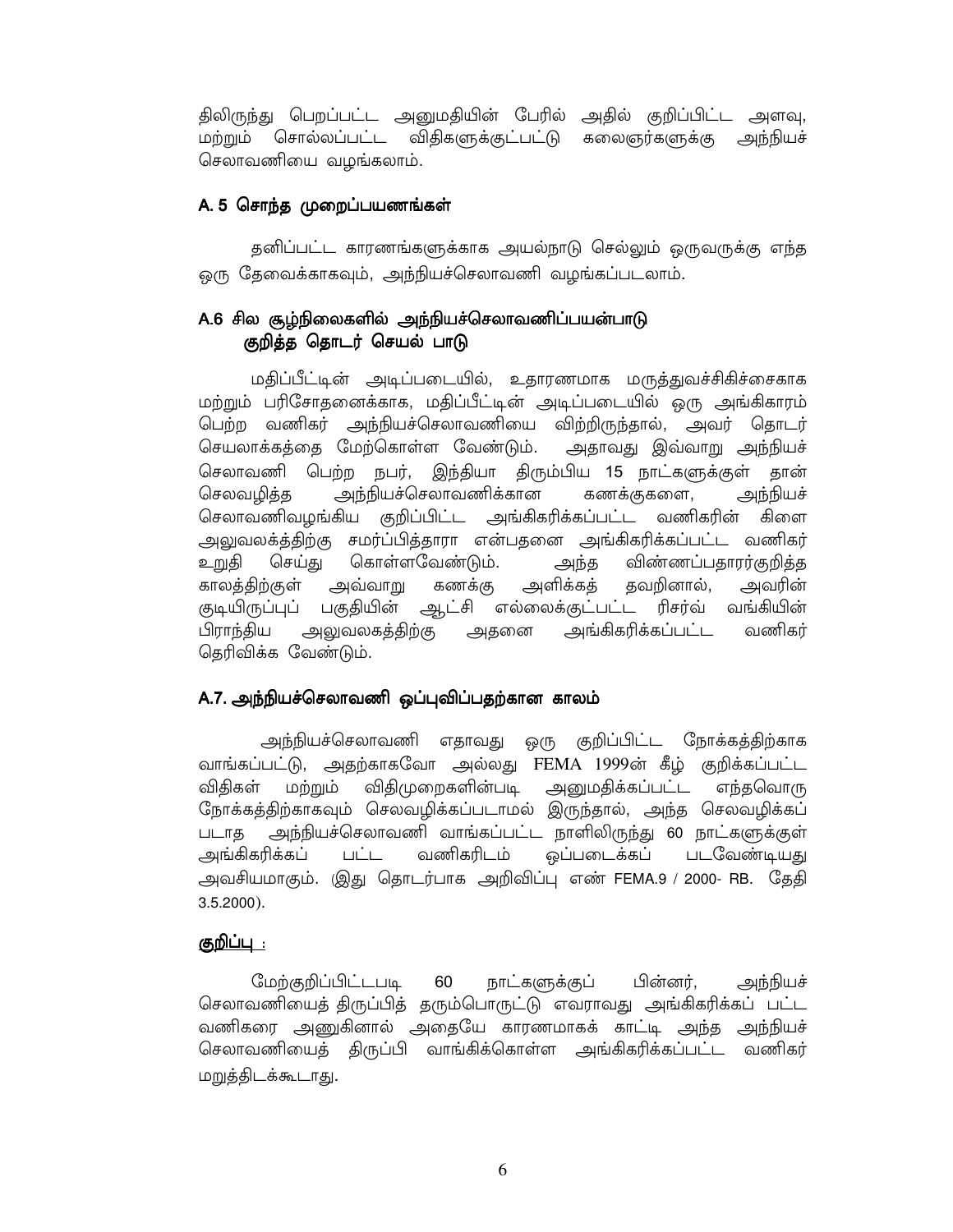## A. 8. செலவழிக்கப்படாத அந்நியச்செலாவணி

செலவழிக்கப்படாக அந்நியச்செலாவணி ரூபாய்த்தாளாய் அந்தப்பயணி இருக்குமானால், இந்தியாவிற்கு வந்த பிறகு அதை அங்கிகரிக்கப்பட்ட இந்தியாவிற்கு வந்ததிலிருந்து 90 நாட்களுக்குள் வணிகரிடம் அதற்கு ஈடான இந்திய ரூபாயைப் பெற்றுக்கொண்டு திருப்பியளிக்கப் படவேண்டும். எஞ்சிய தொகை பயணக் அந்த அங்கிகரிக்கப்பட்ட காசோலையாக இருக்குமானால் வணிகரிடம், இந்தியாவிற்குத் திரும்பிய நாளிலிருந்து 180 நாட்களுக்குள் ஒப்படைக்கப் அவ்வாறு திருப்பிக்கொண்டுவரப்பட்ட அந்நியச்செலாவணி, படவேண்டும். அந்த மேற்குறிப்பிடப்பட்ட காலத்திற்குள் மேற்கொள்ளப்படும் அடுக்க அயல்நாட்டுப்பயணத்திற்காக உபயோகப் படுத்திக் கொள்ளலாம். எவ்வாறாயினும் அயல்நாட்டு சுற்றுலாப்பயணம் மேற்கொண்டு ஒ(ந திரும்புகின்ற ஒருவர் அயல்நாட்டு நாணயம் மற்றும் பயணக்காசோலைகள் என்று மொத்தமாக 2000 அமெரிக்க டாலர் வரை எந்த வரம்பின்றி தம்வசம் வைத்துக்கொள்ளலாம். ( அறிவிப்பு எண் FEMA 11 / 2000–RB. தேதி 3.5.2000 காண்). ஐக் இவ்வாறு கம்வசம் வைத்துக்கொள்ளும் அயல்நாட்டு நாணயத்தை ஒரு பயணி தனது தொடர்கின்ற வெளிநாட்டுப் பயணங்களுக்காகப் பயன்படுத்திக் கொள்ளலாம்.

## குறிப்பு :

ஏதாவது நபர் இவ்வாறு மேற்குறிப்பிட்ட காலம் கழித்து அந்நியச்  $(a)$ செலாவணியைத் திருப்பித்தர அங்கிகரிக்கப்பட்ட வணிகரை அணுகினால், அந்தகுறிப்பிட்ட காலம் முடிவடைந்துவிட்டது என்ற காரணத்தைக்காட்டி அதை ஏற்றுக்கொள்ள அங்கிகரிக்கப்பட்ட வணிகர் மறுக்கலாகாது.

#### A.9 பயண ஏற்பாடுகளுக்கான பண அனுப்பீடுகள்

- நடைமுறையிலுள்ள விகிகள். கட்டுப்பாடுகள் மற்றும்  $(i)$ கட்டளைகளுக்குட்பட்டு, அங்கிகரிக்கப்  $LIL$ ஒ(ந வணிகரிடமிருந்து வாங்கப் அந்நியச் செலவாணியைப்  $\sqcup \dot{\sqcup} \sqcup$ பயன்படுத்தி, சுற்றுலாப் பயணியின் வேண்டுகோளுக்கிணங்கி, அவர் செல்லவிருக்கும் வெளிநாட்டில் அவருக்குத்தேவையான ஹோட்டல் வசதிகள், பயண ஏற்பாடுகளுக்கான பணத்தை ஓரளவுக்கு அனுப்பி வைக்கலாம்.
- நடைமுறையிலுள்ள கட்டுப்பாடுகள்  $(ii)$ விகிகள், மற்றும் அங்கிகரிக்கப்பட்ட வணிகரிடமிருந்து கட்டளைகளுக்குட்பட்டு, ஒரு பயணி வாங்கிய அந்நியச் செலவாணியைப் பயன்படுத்தி அந்நியச்செலாவணி உட்பட) (சொந்த முறைப் பயணத்திற்கான வெளிநாட்டு விடுதிகள் முகவர்களிடம் தங்கும் மற்றும்  $\sqrt{2}$ உடன்படிக்கை வைத்துள்ள இந்திய முகவர்கள் வேண்டுகோளுக்